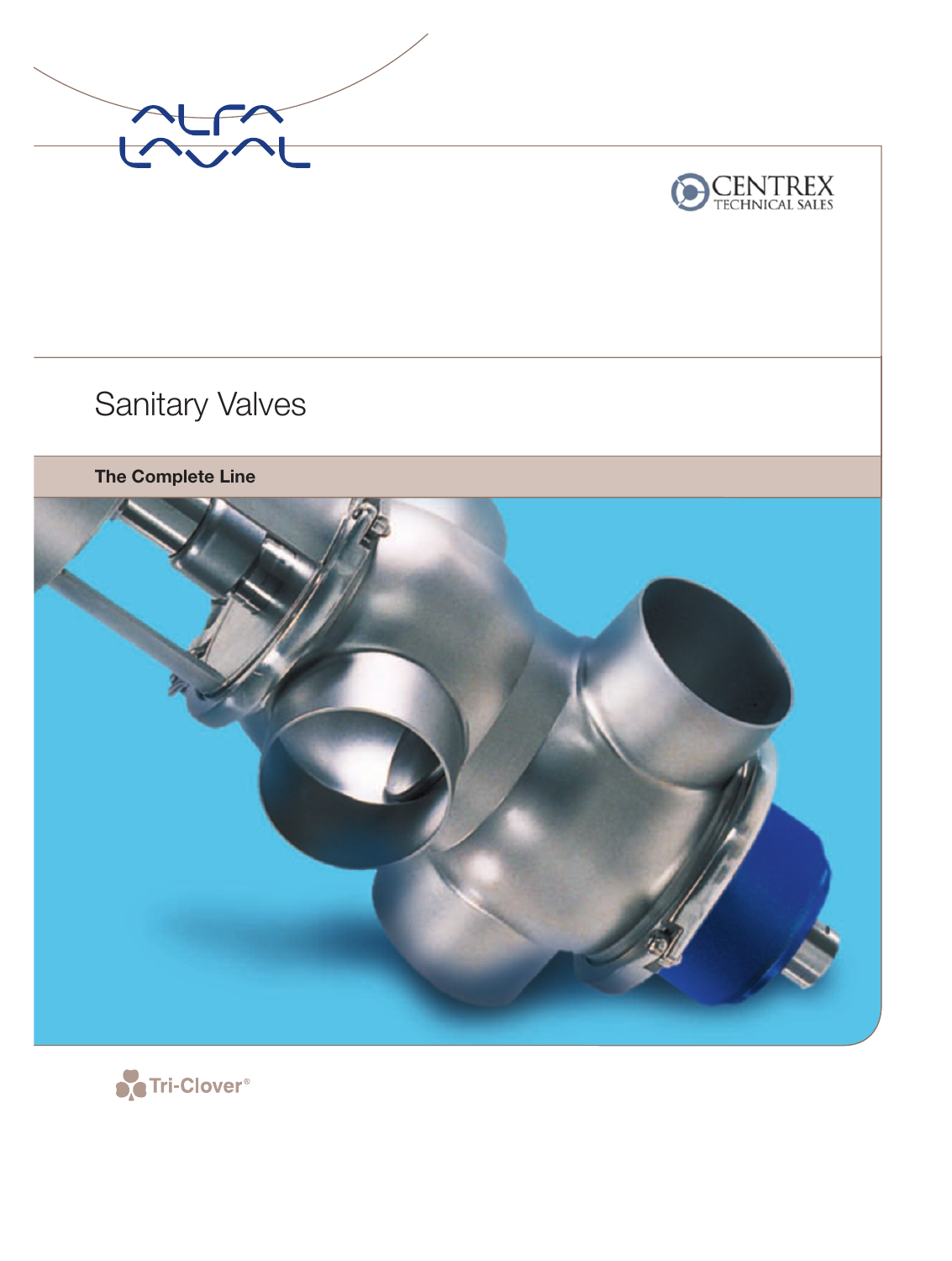

# Everything you need, everywhere you need it

Alfa Laval is a world-leading supplier of valves for a wide range of sanitary applications within the food, dairy, beverage, bio-pharm and personal care industries. Our products are developed not only to meet your exacting demands for safety, reliability, efficiency and hygiene, but also to ensure the careful handling of your products.

One of the features that distinguishes us from our competitors is our breadth of application. We can supply components for all stages of your process – besides valves, our sanitary range includes pumps, installation material, tank equipment and heat exchangers.

This brochure includes the following Alfa Laval line of high-quality sanitary valves:

- Mixproof Valves
- Single-Seat Valves
- Sanitary Ball Valves
- Regulating Valves
- Sampling Valves
- Butterfly Valves
- Other Valves
- Control & Indication Units

For more detailed technical information and specifications of our products, please refer to the relevant product leaflet provided by your local Alfa Laval supplier, or to our website, www.alfalaval.us

# Mixproof Valves

Mixproof valves are an essential part of automated processing, not only separating two different products but also preventing product contamination from other non-sanitary fluids. Mixproof means no mixing of incompatible liquids, but when thinking in terms of processing, the task is to obtain mixproof solutions while at the same time using as few resources as possible.

One double-seat valve can replace two or three single-seat valves, saving you space and installation costs, and providing you with unmatched system flexibility. Alfa Laval offers several Mixproof valves, all with simple and cost-effective maintenance.

*Unique* **UltraClean** Top of the line in our *Unique* range, meeting the highest demands for hygienic processing.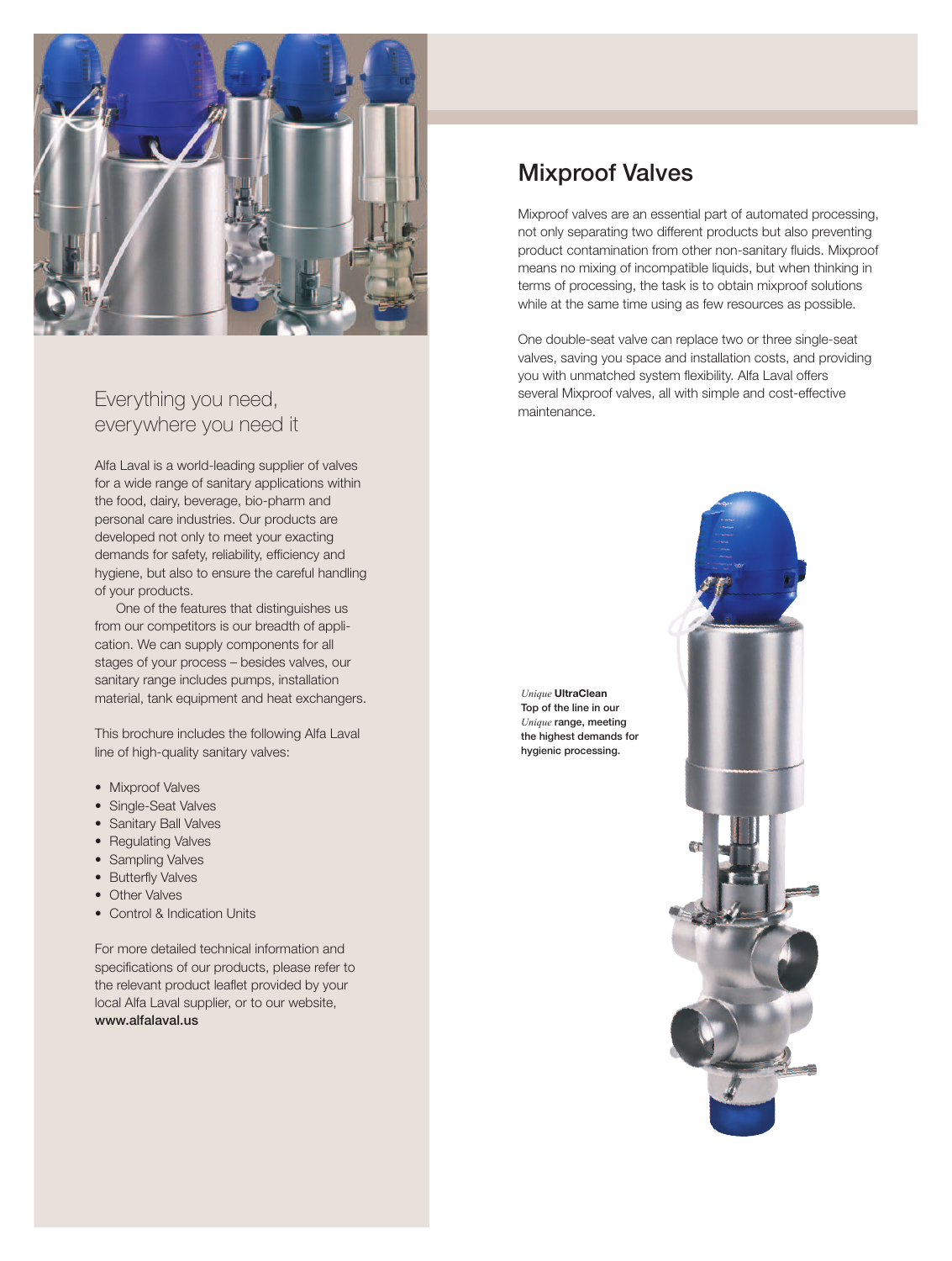#### *Unique* Mixproof Valves

Alfa Laval's *Unique* mixproof valve concept offers you customized and modular solutions that exactly fit your application or demands. The reliable valve is spillage-free during operation providing optimum hygienic conditions, and the *Spiral***Clean** system cleans more efficiently and uses less cleaning fluid. The valve requires minimal service and maintenance.

To assist you in your valve selection, you will find outlined below some standard configurations of our *Unique* mixproof valves:

*Unique* **Basic** – for low cost and CIP solutions *Unique* **SeatClean** – for standard solutions *Unique* **HighClean** – for high hygienic solutions *Unique* **UltraClean** – the highest hygienic solution *Unique* PMO – for compliance with Pasteurized Milk Ordinance drainage requirements

## *Unique* **PMO** – for compliance with Pasteurized Milk Ordinance drainage requirements

The *Unique* PMO valve meets the FDA Pasteurized Milk Ordinance (PMO) criteria for dairy operations. It provides separation of milk products (including cheese curd applications) and cleaning solutions, eliminating the need for manual pipe swing connections.

#### Unique-TO - Tank Outlet

The Unique-TO is specifically designed for mixproof operation to ensure safe tank outlet operations when cleaning of pipelines is required up to the bottom of each tank. The design offers seat lift cleaning inside the tank. The Unique-TO with external cleaning has aseptic qualities as it's built to handle CIP conditions. In fact, the design of the balanced plug in the pipeline eliminates the risk of pressure shock. The integrated seat lift feature ensures the highest level of cleanability.

*Unique* PMO Actuator with seat lift interated.



*Unique*-TO For mixproof tank outlet operations.



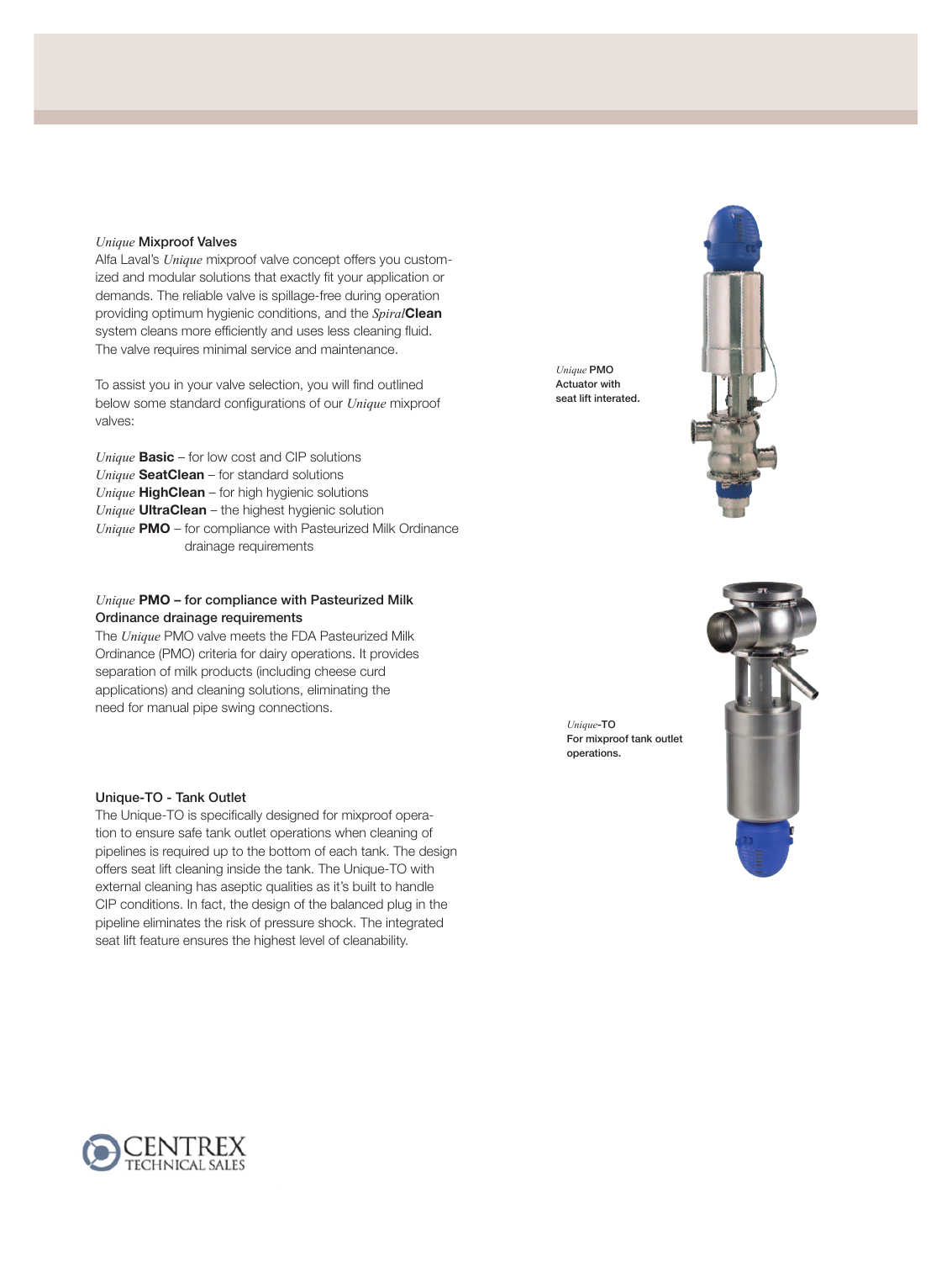# Single-Seat Valves

#### Tri-Clover® Unique 7000 Single Seat Valves

The Unique 7000 Series is designed with the latest Tri-Clover innovation and sets a new standard for the most stringent process requirements. They're built on a proven platform from an installed base of more than one million Alfa Laval and Tri-Clover valves.

This entire series is designed with the customer in mind. It's based on a modular design concept that makes parts interchangeable between different models within the range. This makes maintenance easier and reduces the need for carrying a large and diverse inventory of spare parts.

The design also features a minimal number of moveable parts, which makes it extremely reliable and very hygienic for either stopping or diverting product flow in both single and multidirectional systems.

When developing this valve, initial input was given to keep the cost of ownership low. Alfa Laval listened by designing the Tri-Clover Unique 7000 valve so customers can easily maintain the valve now and into the future. Looking at the seat ring, a durable TR2 seat is standard which provides enhanced CIP capabilities. An optional elastomer seat ring with controlled seat compression via metal-to-metal contact is available to reduce seat wear further. The actuator – which features a 5-year warranty – is connected to the valve body by a yoke, and all components are assembled using Tri-Clamps. Alfa Laval even delivers each valve partially assembled for easier installation. Finally, only the Tri-Clover Unique 7000 has a one-piece body with no welds. Having no welds ensures corrosion resistance and minimizes the potential of stressrelated valve port and body irregularities.

## Tri-Clover Unique 7000 Single Seat Valve – Reverse Acting

The reverse acting version is an air-operated seat valve featuring a versatile, hygienic design, which can be used in a wide range of applications. It can be configured as a shutoff valve with two to four ports or as a change over valve with three to six ports.

It's ideal for use in sanitary applications where divert flow is needed, such as product recirculation. Pasteurizing is another good reverse acting application example. Specifically, reverse acting valves are commonly used in pasteurizing systems to ensure recirculation where a change of the product temperature is required. This reverse acting valve can also be used in both stop and change over valve applications where pressure shock needs to be avoided.

#### Tri-Clover Unique 7000 Single Seat Valve – Aseptic

Available as a shut-off or change over valve, this variant is built for aseptic operating conditions such as high sterilization temperatures. It features a one-piece EPDM-backed, PTFE diaphragm, which eliminates the need for a steam barrier. This PTFE constructed diaphragm offers improved cleanability and extended diaphragm life.

This aseptic version best illustrates the modularity and interchangeability of parts available. While the bonnet and stem configurations can vary, the diaphragm, body(s), actuator, clamps, stem guide bushing are all standard and common interchangeable components. As a result, less spare parts are needed which translates into low parts inventory and ultimately lower cost of valve ownership.



Tri-Clover Unique 7000 - Standard valve The latest Tri-Clover innovation from installations of over one-million Alfa Laval and Tri-Clover valves.



Tri-Clover Unique 7000 - Aseptic valve Built for aseptic operating conditions such as high sterilization temperatures.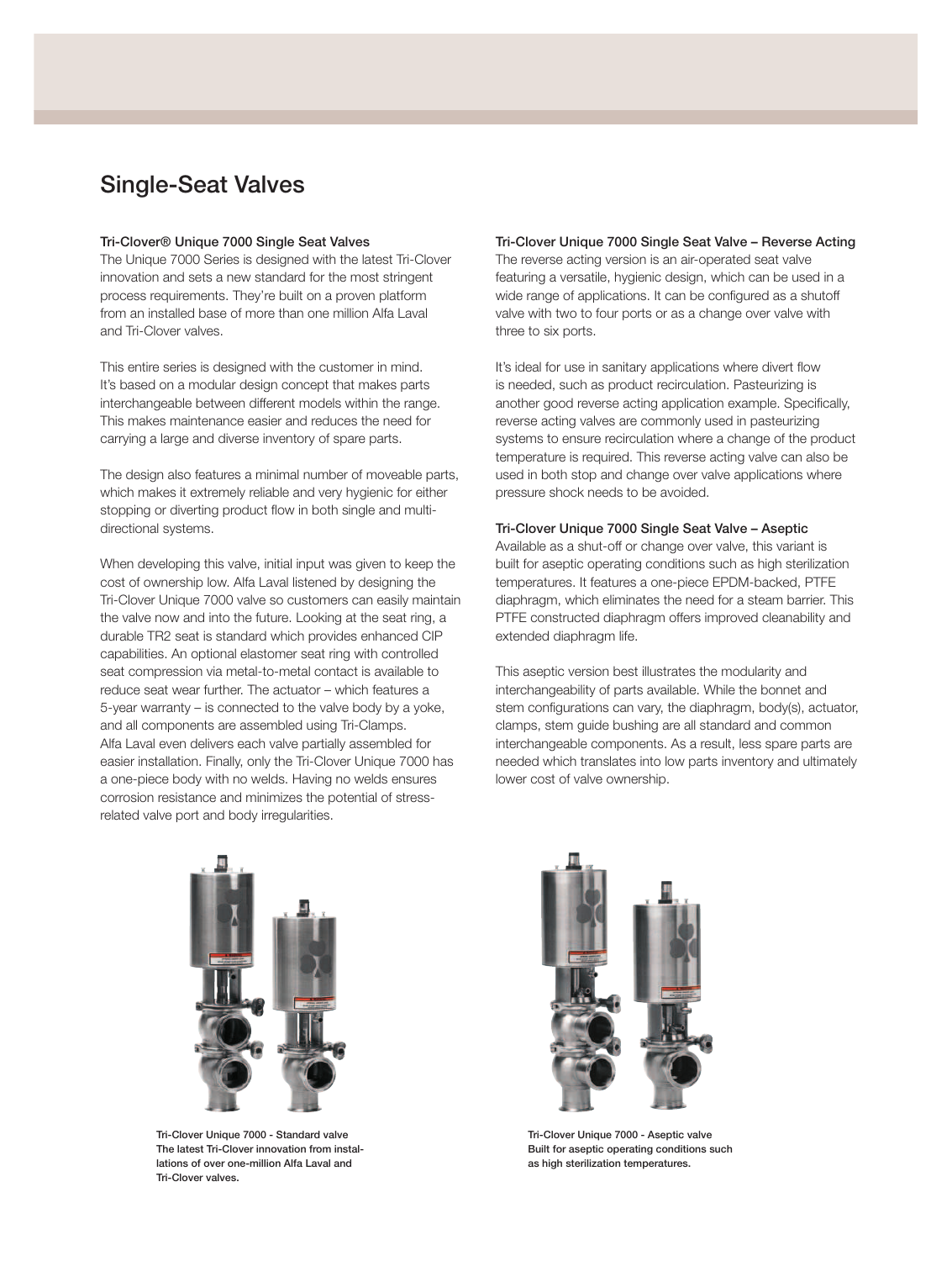#### Tri-Clover Unique 7000 Single Seat Valve – Manually Operated

These manually operated and regulating valves have the same versatility and hygienic qualities as the entire Unique 7000 range. In terms of versatility, both manual valves can be configured as a shut-off valve with two or three ports or as a change over valve with three to five ports. In addition, the manual operated valve can easily be converted to a pneumatic operated valve by replacing the crank mechanism with a Unique 7000 actuator.

Since these valves are not operated by compressed air, they have even fewer moving and spare parts. This reduces the cost of ownership further and simplifies maintenance.

#### Tri-Clover Unique 7000 – Long stroke Valve

The Tri-Clover Unique 7000 long stroke valve is designed for applications where suspended solids or highly viscous products are being processed. This is accomplished by increasing the stroke of the valve plug considerably compared to the standard Tri-Clover Unique 7000 valve.

This long stroke valve is designed with the same one-piece annealed valve body without any welds. Given the highly viscous nature of these applications, the "no weld" benefits of no porosities or dead zones where product can be trapped set a new standard and level of valve innovation in long stroke valve design. Long stroke sizes range from 2" to 4" valves.

#### Tri-Clover Unique 7000 – Tank Outlet Valve

Whether closing up against a tank or opening into a tank with one or two valve ports, the Unique 7000 Tank Outlet Valve provides the flexibility to match any process. It's flexible design consists of a valve body, seat and tank flange that is clamped together.

Knowing that tank sizes and configurations vary, the body can be turned in any position if the Tri-Clamps are slightly loosened. Valve sizes range from 2" to 4" and are supplied with the tank flange that gets welded directly into the tank.



Tri-Clover Unique 7000 - Manually operated valves Manually operated and regulating valves that have the same versatility and hygienic qualities as the entire Unique 7000 range.



Tri-Clover Unique 7000 – Long stroke For processing suspended solids or high viscosity products.



Tri-Clover Unique 7000 - Tank Outlet Designed as a tank outlet valve solution for a variety of tank sizes and configurations.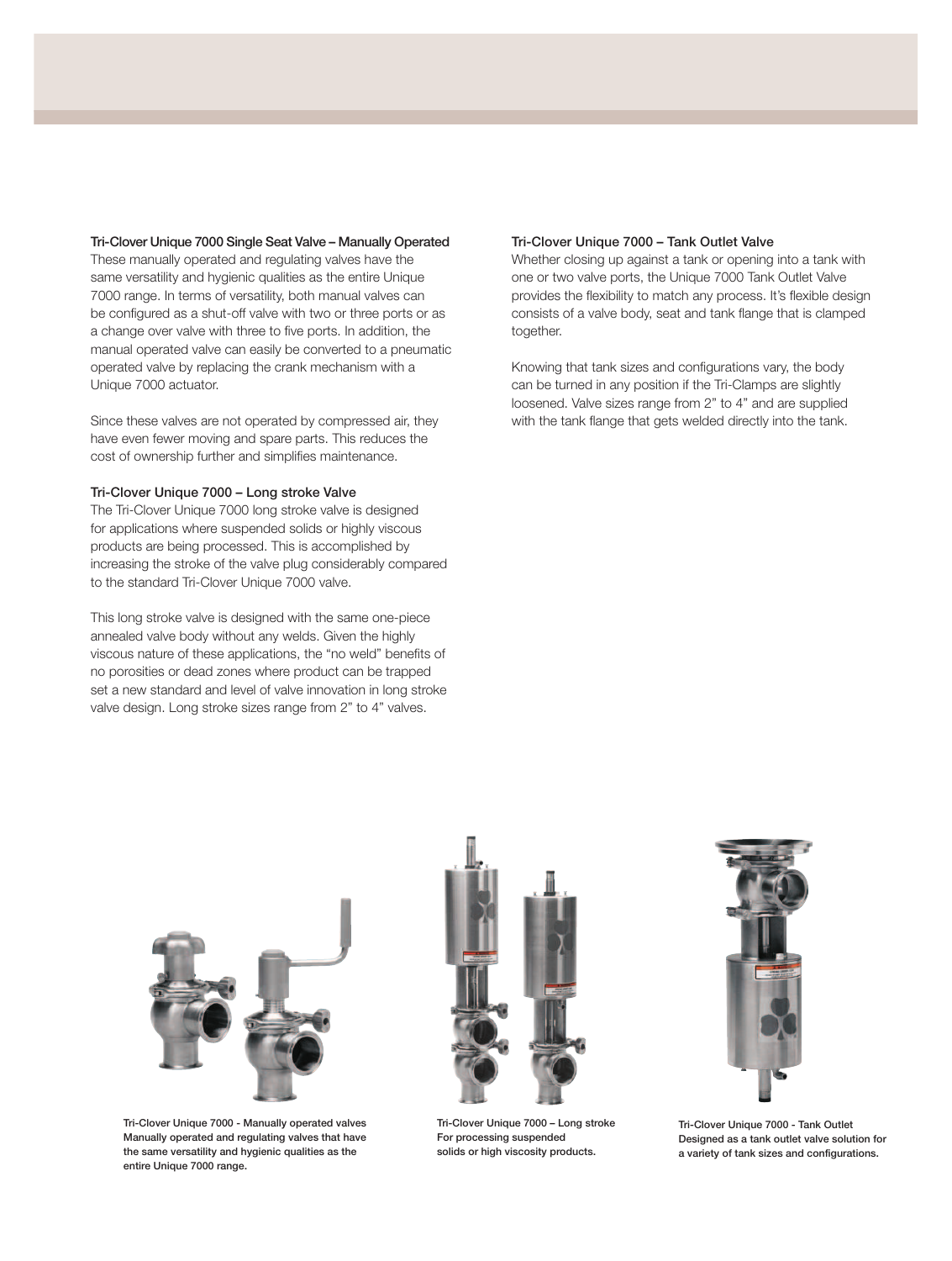#### Tri-Clover Unique 7000 – Small Single Seat Valve

This fractional valve can be used for a wide range of tasks – either as a stop valve with two or three ports or as a change over valve with three to five ports. It's ideal for a variety of applications including the food, beverage, dairy and pharmaceutical Industries.

With a double lip seal, this valve has the durability to perform under extremely high pressures. Despite its small size, this is a reliable valve with the benefit of a limited number of moving parts.

The Small Single Seat Valve is available in both remotely controlled and manually operated versions.

# 700 Series Valve

The 700 Series valves are designed to deliver years of reliable performance. Rugged and long-lasting plastic stem bushings eliminate metal-to-metal galling. The stem is threaded to the actuator shaft, eliminating the coupling between the stem and actuator, thereby ensuring proper alignment. Bushings at each end of the cylinder support stem also ensure perfect alignment. The 700 Series features a heavy-duty bonnet and body ferrule design that will stand up to years of pounding from hydraulic stock.

Our 700 Series valves offer more control options. For instance, all 700 Series valves are available with an innovative control top housing option. Easily installed by replacing the standard visual valve position indicator, the versatile housing provides valve position feedback by accommodating mechanical and proximity switches, with no internal modifications necessary to the actuator. The 700 Series also accomodates *Think*Top control and indication units.

Additional flexibility can be achieved by installing a solenoid in the control housing. The solenoid decentralizes valve regulation from a main control panel to individual control modules, significantly improving response time and greatly reducing installation costs.

Two actuators (long and short) fit most 700 Series valves including a wide selection of shut-off and divert valves. Valves are also available in sizes from 1" to 6" OD so you can build any size valve without increasing inventory requirements. Available normally open or normally closed, actuators can be field-reversed simply by disassembling, repositioning and reassembling.



Tri-Clover Unique 7000 – Small Single Seat Valve A fractional seat valve for a wide range of applications.



Tri-Clover 700 Series Available in a variety of configuration including throttling, tank outlet and reverse acting - flow diversion.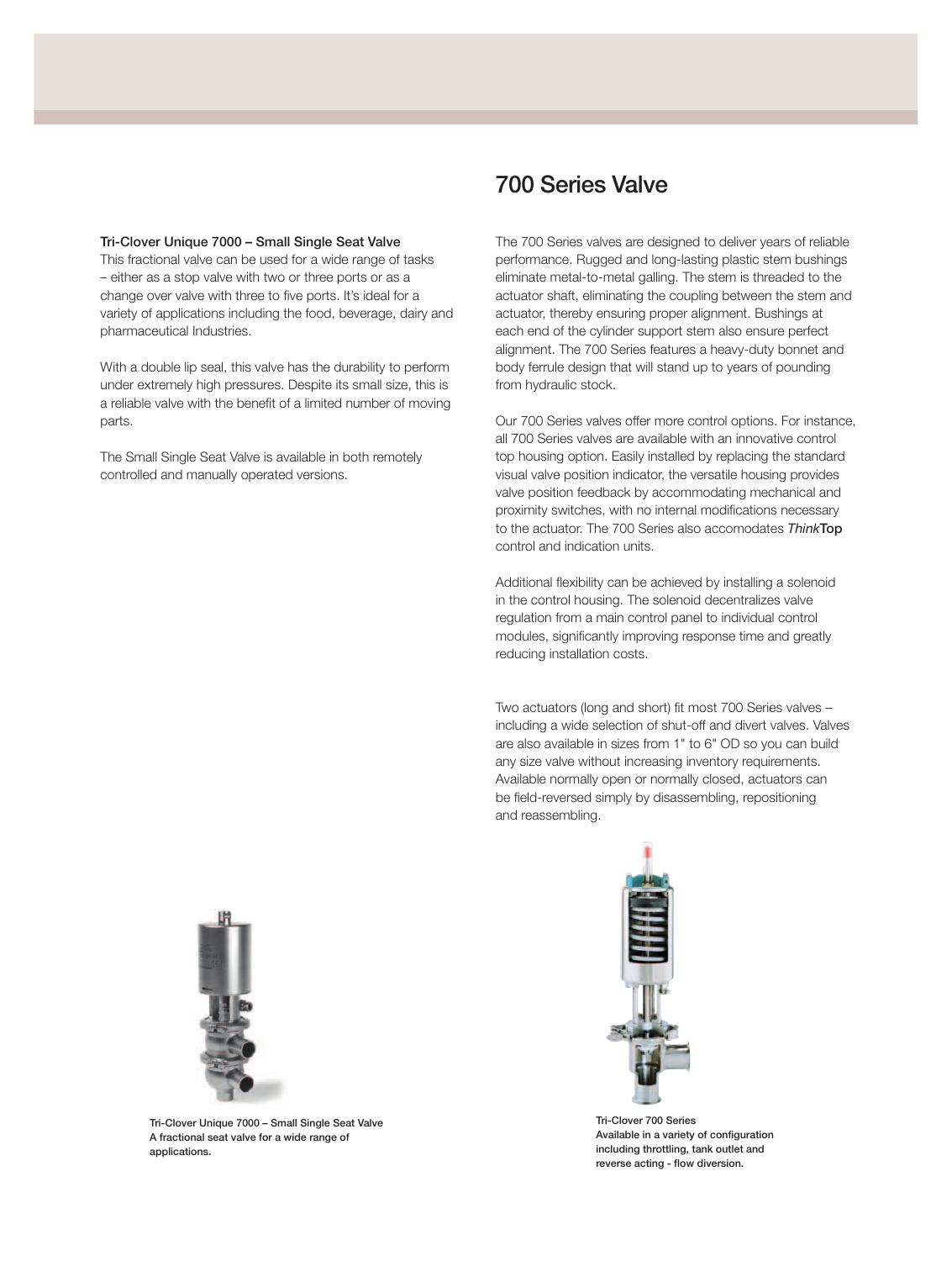# Regulating Valves

#### CPM-2 – Constant Pressure Modulating Valve

The Alfa Laval air-actuated CPM-2 valve series is designed to maintain either constant inlet or constant outlet pressure – important for such applications as pasteurization, separation, filling systems, filters, filtration and heat exchangers.

Inside, a diaphragm/valve plug system reacts immediately to any alteration of product pressure and changes position so that the pre-set pressure is maintained. The valve operates with a pressure-regulating valve for the compressed air and a pressure gauge in the product line.

The optimum body design of the CPM-2 results in several product benefits, such as excellent cleanability. As the inlet is tangential to the bottom of the valve body there is no sump. One special plug allows very low capacities and high CIP flow.

### Tri-Clover 771 Control Valve

The 771 air-operated control valve is ideal for high volume, sanitary liquid processing applications where precision control of flow rate or pressure is required. Its heavy-duty construction and precision-molded bonnet gaskets ensure positive alignment under severe operating conditions. The 771 valve has a sanitary and flexible design allowing it to be used in a wide range of metering, blending, weighing and filling system applications.

# Butterfly Valve

#### LKB – Butterfly Valve

Alfa Laval LKB butterfly valves are economical on/off routing valves, available for either automatic or manually operated systems. Due to their large opening areas, these stainless steel valves offer low flow resistance, allow for reversible flow direction and provide gentle treatment of low and medium viscosity product.

#### LKBF Flange Connections

The LKB is also available with flange connections. Flange connections in welded systems allow for in-line maintenance.

#### **Actuators**

Available in either normally closed or normally open versions for automatic operation. The LKB can be fitted with vertically mounted LKLA actuators, as well as the *Think*Top® control and indication unit.

### **Handles**

For manual operation, Alfa Laval offers a complete range of handles, including the new multi-position lockable handle and a complete range of multi-position, mechanically locking handles.

#### LKB Low Pressure

The LKB is also available in a low pressure version for pressure up to 75 psi. The LKB-LP is only available as a manually operated valve.



CPM-2 When you need to keep your product under even pressure.



Tri-Clover 771 control valve Pressure control valve for sanitary applications.



LKB Economical on/off routing valves for low and medium viscosity product.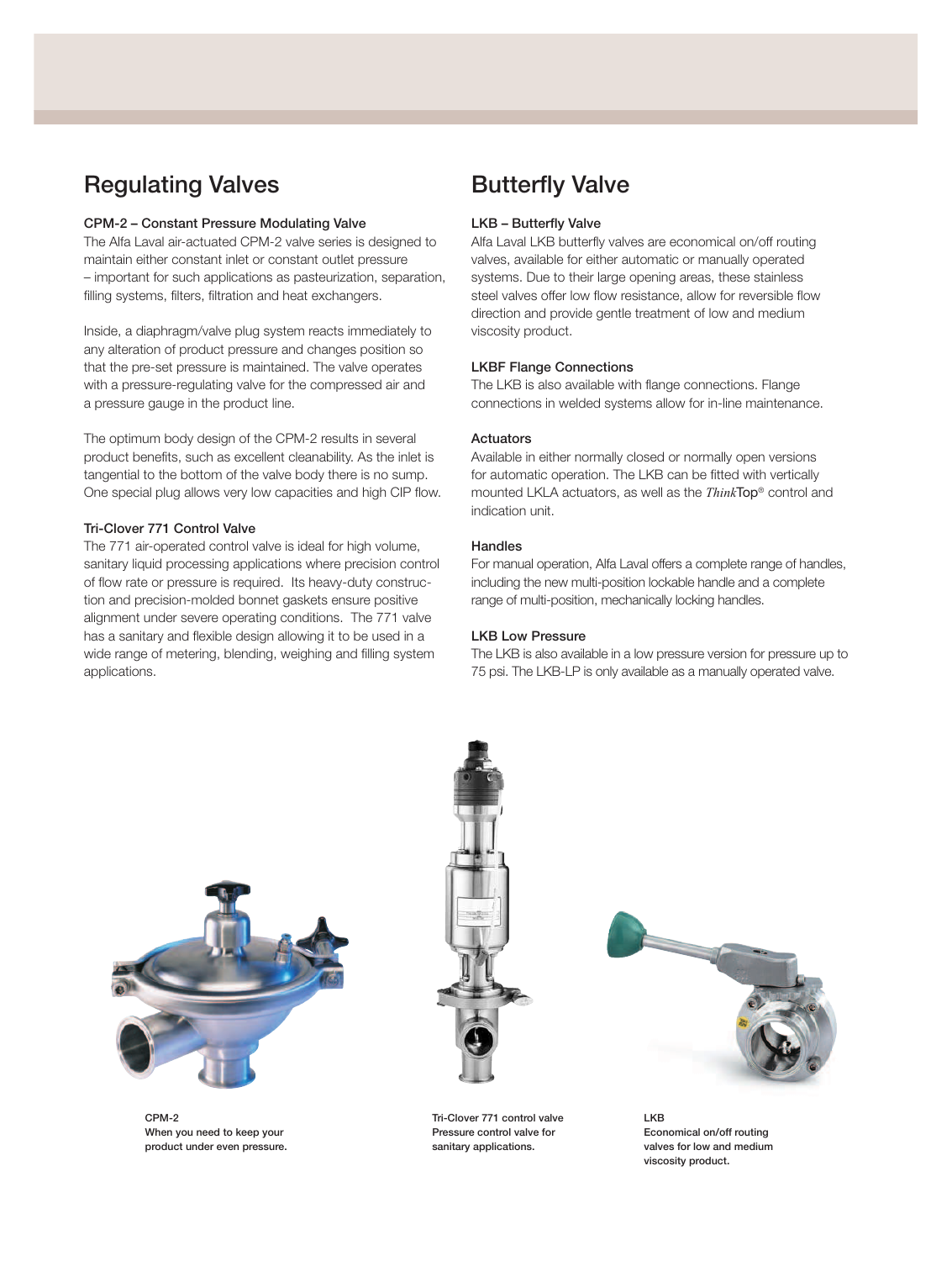# Check Valves

# Air Blow Check Valves

Our air blow check valve is designed to evacuate lines of product or CIP solution and for air agitation of product in tanks and other vessels. The disposable air filter media, designed for use with the air blow valve, will filter out the impurities in the air placed under pressure for drying out process tubing after it has been cleaned and rinsed. It also serves as a filter for air used in the air agitation of products in tanks and vessels.

## Ball Check Valves

**Other Valves** 

AH – Shutter Valve

650/655 Fractional Valve

SBV - Sanitary Ball Valve

LKC-2 – Non-Return Valve

The 45 BYMP ball check valve is designed for use in sanitary stainless steel pipe systems to prevent reverse product flow. This ball check valve is available in 1-1/2" to 3" sizes with molded Buna-N, Viton or a solid Nylon ball. Body design allows full flow and can be used in conjunction with an air blow check valve.

The non-return valve LKC-2 is designed for use in stainless steel pipe installations to prevent reverse product flow. LKC-2 opens when the pressure below the valve plug exceeds the pressure above the plug and the spring force. It closes when pressure equalization has been achieved. A higher counter

The AH is a self-draining valve that allows for multi-directional flow of product. An internal shutter closes ports progressively to help minimize pressure shock and stress. The AH can either be manually or pneumatically operated, and is available with

With self-draining ports and ease of operation, the 650/655

With limited flow restrictions, the SBV is optimal for viscous or particulate liquid applications. Industries include food and beverage, pharmaceutical, and chemical. The valve can be

pressure will press the valve plug against the seat.

two or three port connections at the same level.

fractional valves are ideal for processes where an uncompromising sanitary environment is demanded.

operated manually or by a pneumatic actuator.



Ball Check Valve



LKC-2 A non-return valve that prevents reverse flow.

AH A shutter valve that allows for multi-directional flow of product.





Fractional Valve

SBV Your optimal choice for viscous or particulate liquids.



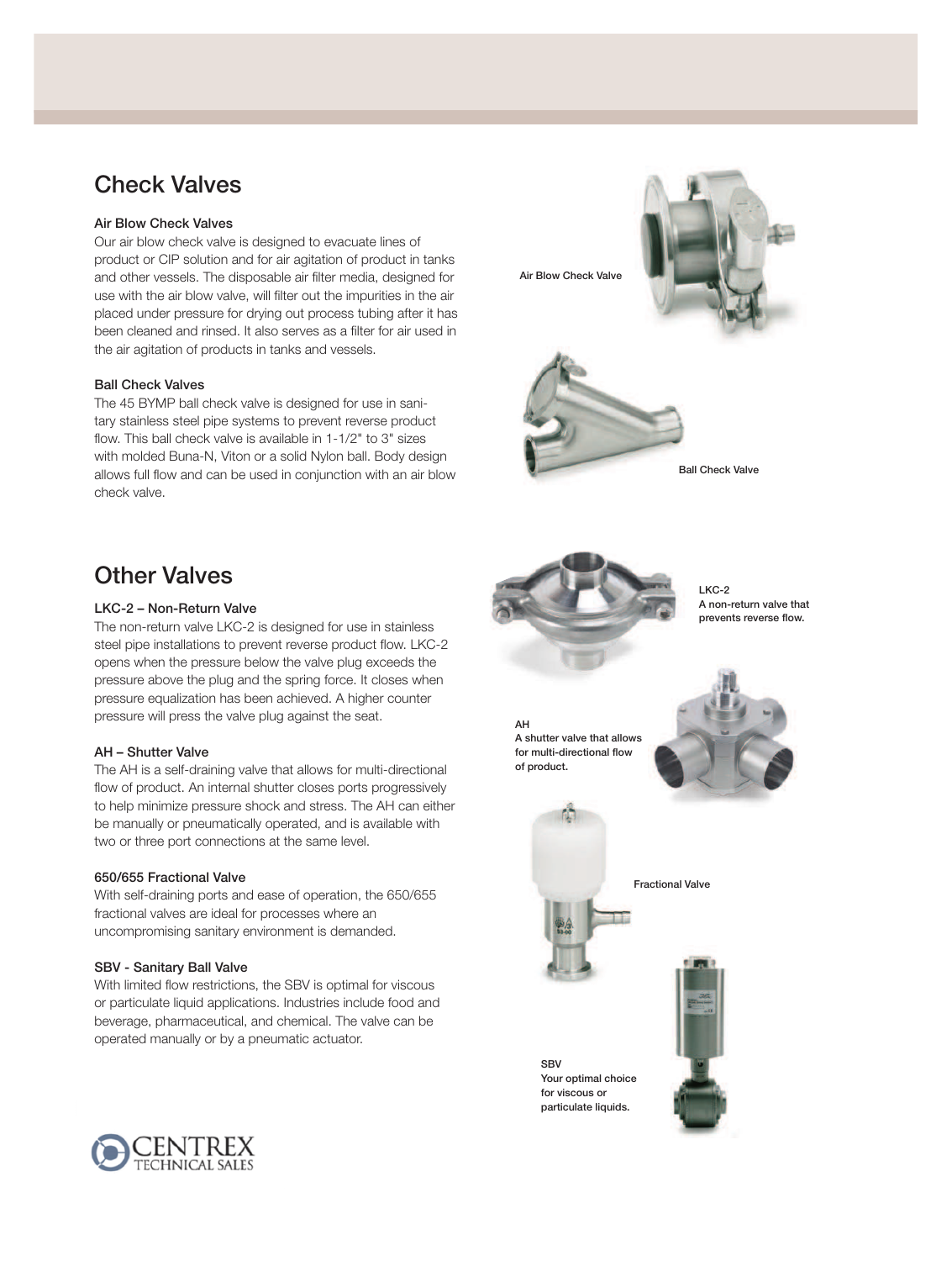



# Other Valves (continued)

#### Ball Valves

The full-flow design of ball valves minimizes line turbulence and pressure drop. An optional encapsulated seat reduces the threat of product entrapment on critical process applications. With a reputation for rugged dependability, wetted parts are wrought AISI type 316L stainless steel. Compatible with Tri-Clamp connections, ball valve sizes range from 1/2" to 4". Ball valves are available as manual valves (as shown) or with pneumatic actuators.

### Vacuum Breakers

The GHVB air-operated vacuum breaker is used to eliminate vacuum on the downstream side of the pasteurizer in an HTST system. It is truly CIP-able, needing only one air connection for CIP control.

### Plug Valves

Plug valves are designed for low pressure and temperature applications (less than 25 psig, maximum 100°F). Sizes range from 1-1/2" to 3" and are offered in Tri-Clamp, butt-weld or bevel seat ends in either 304 or 316L stainless steal. Pasteurizer Leak Detect types are available for tank pasteurizer valves.

#### Keofitt Aseptic Sampling Valve

The Keofitt aseptic sampling valve is designed for sterilization before and after each sampling. The valve is comprised of a body, head, and rubber membrane. Produced in two sizes for different viscosities, the high viscosity version is available with micro ports to enable sampling by hypodermic needle.

Keofitt Aseptic Sampling Valve When sterilization between sampling is necessary.